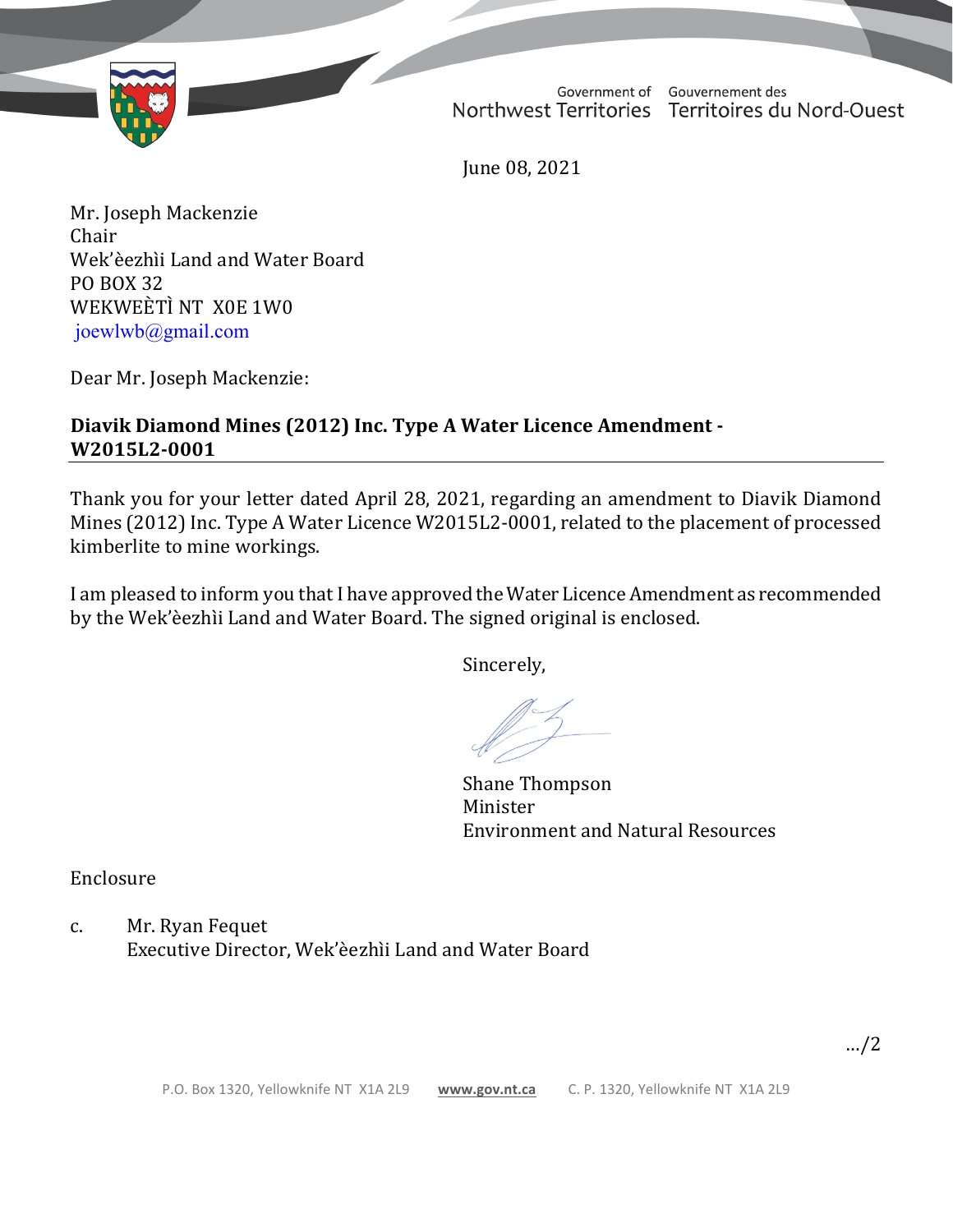Dr. Erin Kelly Deputy Minister, Environment and Natural Resources

Mr. John MacDonald Assistant Deputy Minister, Environment and Climate Change Environment and Natural Resources

Mr. Nathen Richea Director, Water Management and Monitoring Division Environment and Natural Resources